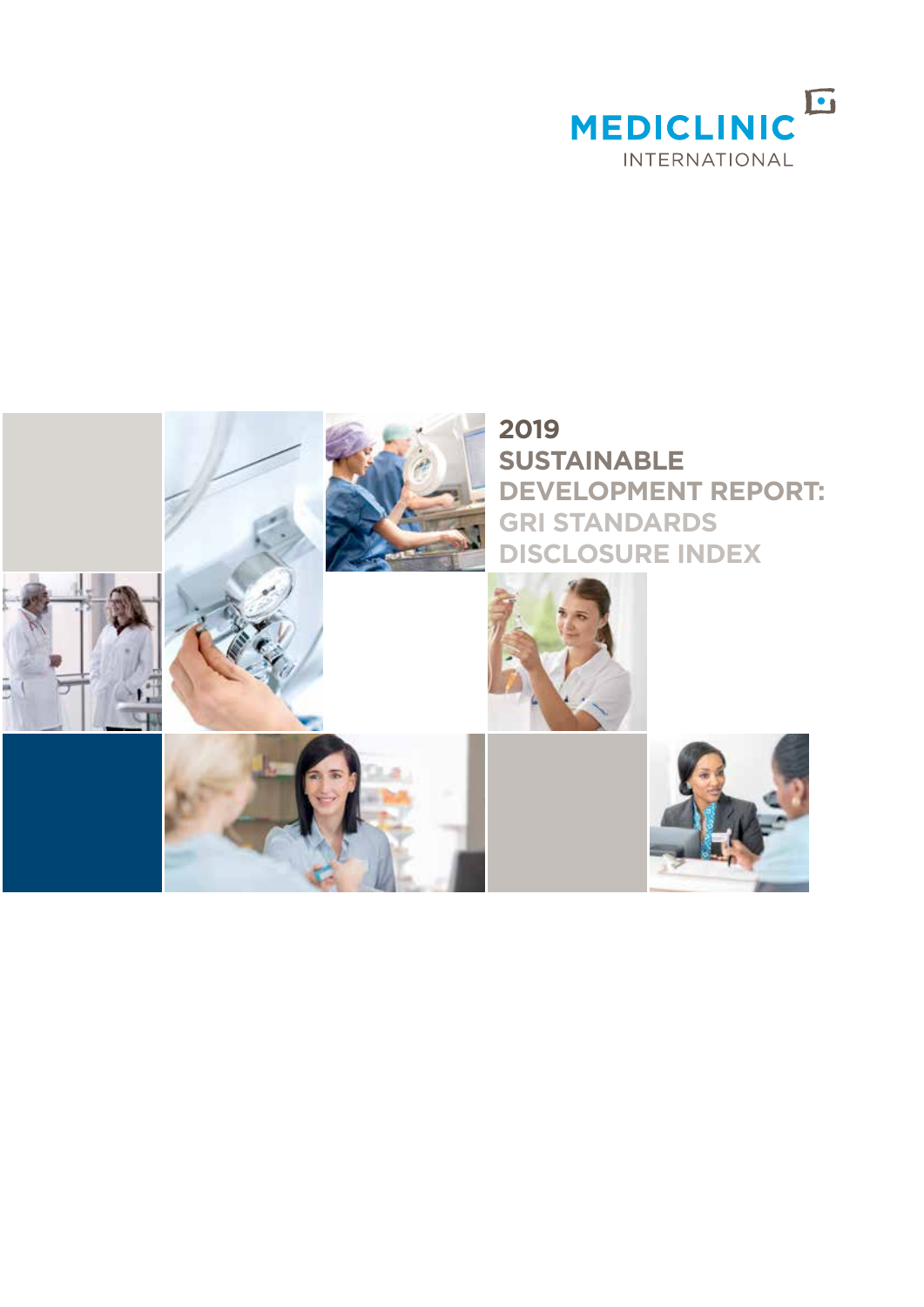# **GRI STANDARDS DISCLOSURE INDEX**

This disclosure index ("**GRI Index**") identifies the location of the general and specific standard disclosures required by the Sustainability Reporting Standards developed by the Global Reporting Initiative ("GRI Standards"). The Sustainable Development Report is aligned with the core "in accordance" option of the GRI Standards.

The references included in this **GRI Index** refer mainly to sections of the Company's **2019 Annual Report** and the **2019 Sustainable Development Report**, both documents relating to the financial year ended 31 March 2019, and published on the Company's website at **www.mediclinic.com**.

Although many of the GRI Standards' disclosures have been reported on by the Company, this **GRI Index** includes the Group's general standard disclosures and the material specific standard disclosures, based on the Company's materiality assessment referred to on page 21 of the **2019 Sustainable Development Report**.

Reference to the assurance of the various aspects is not included in this **GRI Index**. Please refer to the section in the **2019 Sustainable Development Report** explaining the Group's combined assurance model, as referred to in the index below, next to *GRI Standard 102-56 (External Assurance)*.

| <b>GRI Standard</b><br>disclosure<br>reference | <b>Description</b>                                                                                                                                                              | <b>Section of report</b>                                                                                                                                       | Page<br>reference |
|------------------------------------------------|---------------------------------------------------------------------------------------------------------------------------------------------------------------------------------|----------------------------------------------------------------------------------------------------------------------------------------------------------------|-------------------|
|                                                | <b>GRI 102: GENERAL DISCLOSURES</b>                                                                                                                                             |                                                                                                                                                                |                   |
|                                                | <b>ORGANISATIONAL PROFILE</b>                                                                                                                                                   |                                                                                                                                                                |                   |
| 102-1 to 102-7                                 | Name; activities, brands, products and<br>services; location of headquarters; location<br>of operations; ownership and legal form;<br>markets served; scale of the organisation | Annual Report:<br>• At a glance<br>Business model                                                                                                              | 4<br>16           |
| $102 - 8$                                      | Information on employees and other<br>workers                                                                                                                                   | Annual Report:<br>• Our strategy, goals and progress<br>Sustainable Development Report:<br>Material Issue 1: Developing an<br>engaged and productive workforce | 18<br>24          |
| $102 - 9$                                      | A description of the organisation's supply<br>chain, including its main elements as they<br>relate to the organisation's activities,<br>primary brands, products, and services  | Sustainable Development Report:<br>• Material Issue 3: Being an ethical<br>and responsible corporate citizen<br>(Supply chain management)                      | 58                |
| $102 - 10$                                     | Significant changes to the organisation<br>and its supply chain                                                                                                                 | Annual Report:<br>Chairman's Statement<br>Chief Executive Officer's Review                                                                                     | 12<br>24          |
| $102 - 11$                                     | Precautionary Principle or approach                                                                                                                                             | Annual Report:<br>· Risk management, principal risks<br>and uncertainties                                                                                      | 55                |
| $102 - 12$                                     | External initiatives                                                                                                                                                            | Sustainable Development Report:<br>Reporting quidelines<br>Assurance                                                                                           | 5<br>70           |
| $102 - 13$                                     | Membership of associations                                                                                                                                                      | Sustainable Development Report:<br>Stakeholder engagement: Industry<br>$\bullet$<br>associations                                                               | 18                |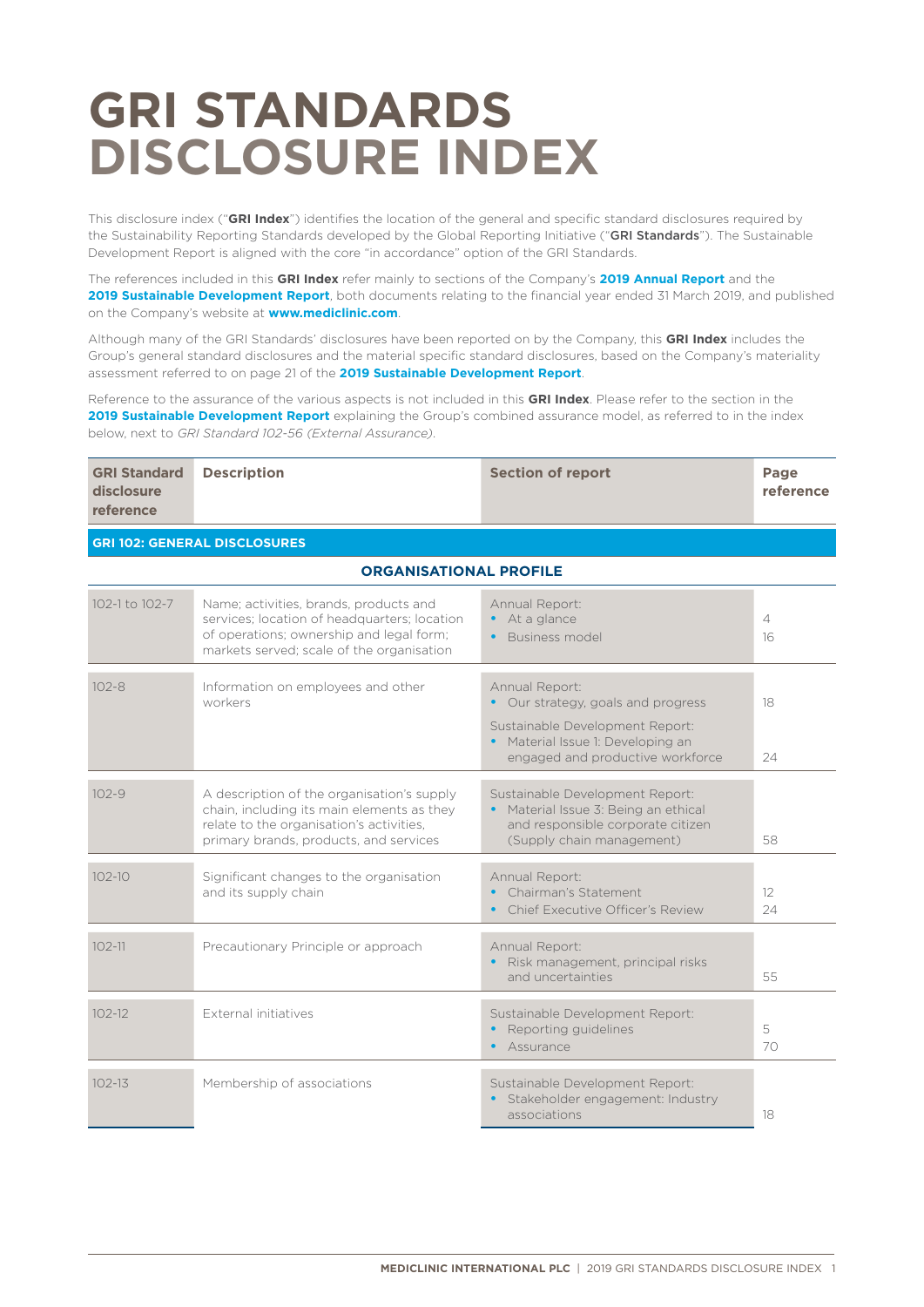| <b>GRI 102: GENERAL DISCLOSURES (CONTINUED)</b> |                                                         |                                                                                                                                                                                                                                                                                                                                                                    |                                                |  |
|-------------------------------------------------|---------------------------------------------------------|--------------------------------------------------------------------------------------------------------------------------------------------------------------------------------------------------------------------------------------------------------------------------------------------------------------------------------------------------------------------|------------------------------------------------|--|
|                                                 | <b>STRATEGY</b>                                         |                                                                                                                                                                                                                                                                                                                                                                    |                                                |  |
| $102 - 14$                                      | Statement from senior decision-maker                    | Annual Report:<br>Chairman's Statement<br>Chief Executive Officer's Review<br>Sustainable Development Report:<br>Message from the Chief Executive Officer                                                                                                                                                                                                          | 12<br>24<br>$\overline{\phantom{a}}$           |  |
| $102 - 15$                                      | Description of key impacts, risks and<br>opportunities  | Annual Report:<br>Our strategy, goals and progress<br>Chief Executive Officer's Review<br>Clinical services overview<br>Risk management, principal risks and<br>uncertainties<br>• Viability statement<br>Audit and Risk Committee Report<br>Clinical Performance and Sustainability<br>Committee Report<br>Sustainable Development Report:<br>Our material issues | 18<br>24<br>41<br>55<br>60<br>136<br>150<br>22 |  |
|                                                 | <b>ETHICS AND INTEGRITY</b>                             |                                                                                                                                                                                                                                                                                                                                                                    |                                                |  |
| $102 - 16$                                      | Values, principles, standards and norms<br>of behaviour | Annual Report:<br>At a glance<br>Corporate Governance Statement<br>Sustainable Development Report:<br>Material Issue 3: Being an ethical<br>$\bullet$<br>and responsible corporate citizen<br>(Ethics, anti-bribery and anti-corruption)                                                                                                                           | $\overline{4}$<br>114<br>56                    |  |
| $102 - 17$                                      | Mechanisms for advice and concerns<br>about ethics      | Annual Report:<br>Corporate Governance Statement<br>Audit and Risk Committee Report<br>$\bullet$                                                                                                                                                                                                                                                                   | 114<br>136                                     |  |

## Sustainable Development Report:

| 56 |
|----|
|    |

#### **GOVERNANCE**

| 102-18 to 102-25 | Governance structure of the organisation,<br>including any committees responsible for<br>decisions on economic, environmental and<br>social impacts; process for delegating<br>authority for economic, environmental and                                                                                                                                                                                                                                                                                | Annual Report:<br>Corporate Governance Statement<br>Sustainable Development Report:<br>Governance of Sustainable | 114 |
|------------------|---------------------------------------------------------------------------------------------------------------------------------------------------------------------------------------------------------------------------------------------------------------------------------------------------------------------------------------------------------------------------------------------------------------------------------------------------------------------------------------------------------|------------------------------------------------------------------------------------------------------------------|-----|
|                  | social topics; executive-level person<br>responsible for economic, environmental<br>and social topics; process for consultation<br>between stakeholders and highest<br>governing body on economic.<br>environmental and social topics;<br>composition of highest governance body<br>and its committees; Chairman of the highest<br>governance body; nomination and selection<br>process for highest governance body;<br>processes of highest governance body for<br>management of conflicts of interest | Development (Governance structures)                                                                              | 9   |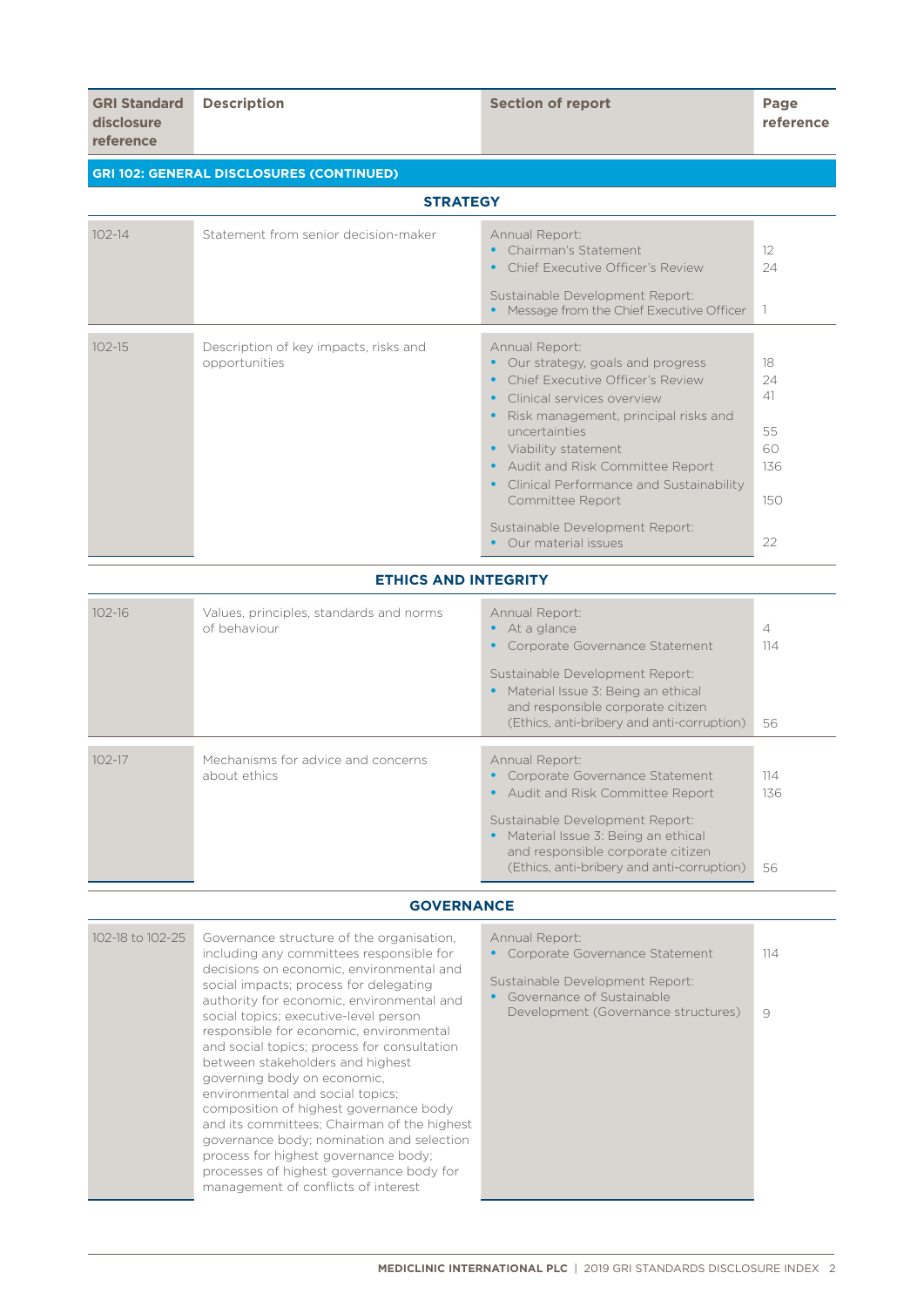**Description of report Page 2018** 

**reference**

## **GRI 102: GENERAL DISCLOSURES (CONTINUED)**

| <b>GOVERNANCE (continued)</b>          |                                                                                                                                                                                                                                                                                                                                                                                                                                                                                                                                                    |                                                                                                                                                                                                                                                                                       |                            |
|----------------------------------------|----------------------------------------------------------------------------------------------------------------------------------------------------------------------------------------------------------------------------------------------------------------------------------------------------------------------------------------------------------------------------------------------------------------------------------------------------------------------------------------------------------------------------------------------------|---------------------------------------------------------------------------------------------------------------------------------------------------------------------------------------------------------------------------------------------------------------------------------------|----------------------------|
| $102 - 26$                             | Highest governance body's and senior<br>executives' role in the development, approval,<br>and updating of the organisation's purpose,<br>value or mission statements, strategies,<br>policies and goals related to economic,<br>environmental and social topics                                                                                                                                                                                                                                                                                    | Annual Report:<br>Investment case<br>Business model<br>$\bullet$<br>Our strategy, goals and progress<br>$\bullet$<br>Clinical Performance and Sustainability<br>Committee Report<br>Sustainable Development Report:<br>Governance of Sustainable<br>Development (Management approach) | 22<br>16<br>18<br>150<br>9 |
| $102 - 27$<br>$102 - 28$               | Measures taken to develop and enhance the<br>highest governance body's collective<br>knowledge of economic, environmental and<br>social topics; processes for evaluating<br>highest governance body's own<br>performance, particularly with regard to<br>economic, environmental and social topics                                                                                                                                                                                                                                                 | Annual Report:<br>• Corporate Governance Statement:<br>Evaluation of the Board, Committees,<br>Chairman<br>Nomination Committee Report:<br>Evaluation of the composition,<br>structure and functioning of the Board<br>• Clinical Performance and Sustainability<br>Committee Report  | 124<br>158<br>150          |
| $102 - 29$<br>$102 - 30$<br>$102 - 31$ | Highest governance body's role in<br>identification and management of<br>economic, environmental and social<br>impacts, risks and opportunities; review of<br>the effectiveness of the organisation's risk<br>management processes; frequency<br>of review of impacts, risks and opportunities                                                                                                                                                                                                                                                     | Annual Report:<br>Risk management, principal risks and<br>uncertainties<br>• Viability statement<br>Audit and Risk Committee Report<br>Clinical Performance and Sustainability<br>$\bullet$<br>Committee Report                                                                       | 55<br>60<br>136<br>150     |
| $102 - 32$                             | Highest committee or position that formally<br>reviews and approves the organisation's<br>sustainability report and ensures that all<br>material topics are covered                                                                                                                                                                                                                                                                                                                                                                                | Annual Report:<br>Clinical Performance and Sustainability<br>Committee Report                                                                                                                                                                                                         | 150                        |
| $102 - 33$<br>$102 - 34$               | Process for communicating critical concerns<br>and nature and total number<br>of critical concerns communicated to<br>the highest governing body                                                                                                                                                                                                                                                                                                                                                                                                   | Annual Report:<br>Clinical Performance and Sustainability<br>Committee Report                                                                                                                                                                                                         | 150                        |
| 102-35 to 102-39                       | Remuneration policies and linkage between<br>performance criteria in remuneration<br>policies and highest governance body's and<br>senior executives' economic, environmental<br>and social topics; process for determining<br>remuneration; how stakeholders' views are<br>sought and taken into account regarding<br>remuneration, including the results on the<br>voting on remuneration policies; ratio of<br>annual total compensation of highest paid<br>individual to the median annual total<br>compensation for all employees per country | Annual Report:<br>Directors' Remuneration Report                                                                                                                                                                                                                                      | 159                        |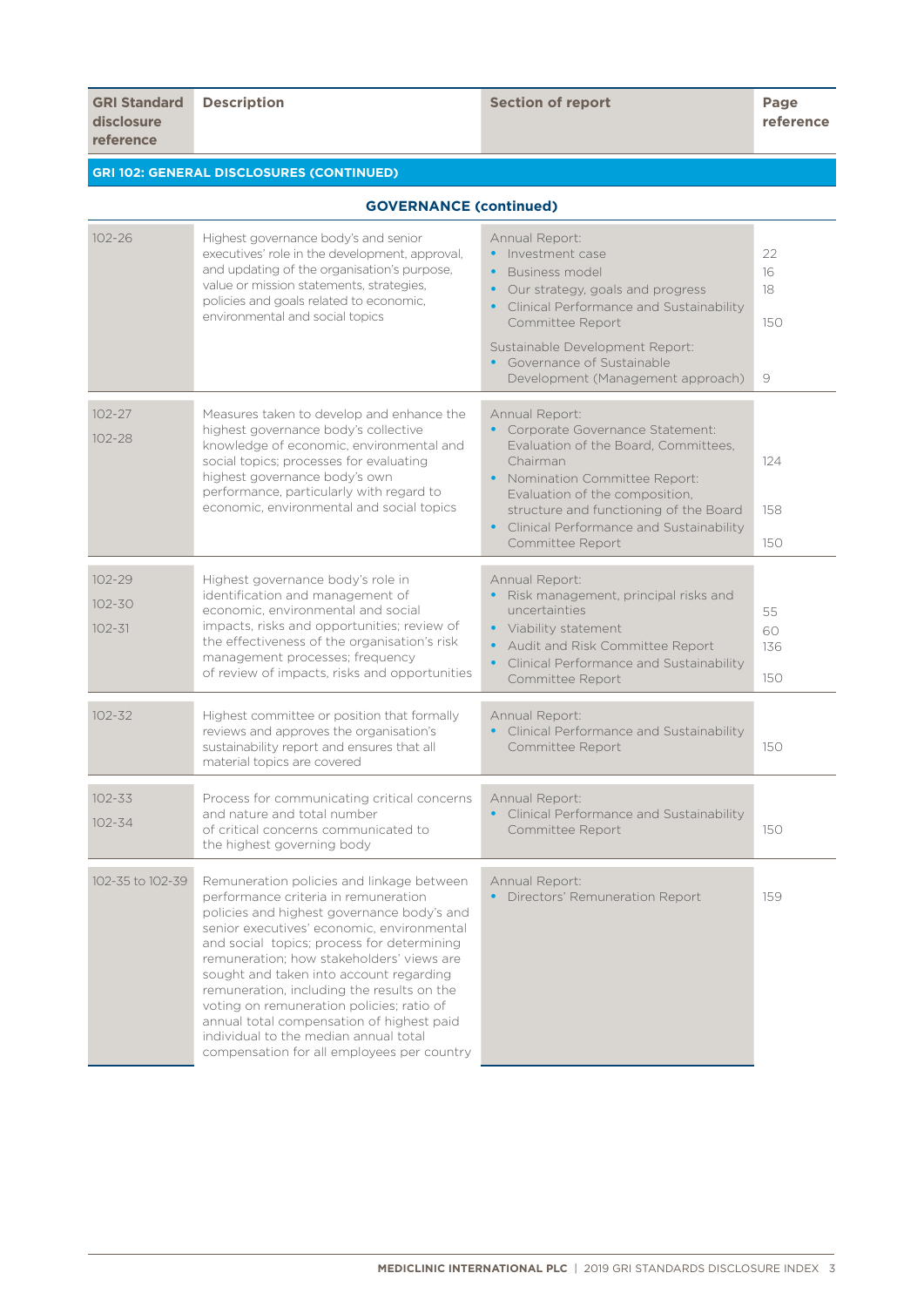## **GRI 102: GENERAL DISCLOSURES (CONTINUED)**

## **STAKEHOLDER ENGAGEMENT**

| $102 - 40$<br>$102 - 42$<br>$102 - 43$<br>$102 - 44$ | List of stakeholder groups engaged by<br>organisation; basis for identification and<br>selection of stakeholders with whom to<br>engage; approaches to stakeholder<br>engagement; key topics and concerns that<br>have been raised through stakeholder<br>engagement and how organisation<br>responded | Annual Report:<br>Corporate Governance Statement:<br>Stakeholder interest and Board<br>engagement<br>Sustainable Development Report:<br>• Stakeholder engagement | 124<br>10 |
|------------------------------------------------------|--------------------------------------------------------------------------------------------------------------------------------------------------------------------------------------------------------------------------------------------------------------------------------------------------------|------------------------------------------------------------------------------------------------------------------------------------------------------------------|-----------|
| $102 - 41$                                           | Collective Bargaining agreements                                                                                                                                                                                                                                                                       | Sustainable Development Report:<br>Material Issue 1: Developing an engaged<br>and productive workforce (Employee<br>engagement and labour relations)             | 37        |

**REPORTING PRACTICE**

| 102-45 to 102-56 | Entities included in the consolidated<br>financial statements; Defining report<br>content and topic Boundaries; List of<br>material topics; Restatements of                                           | Annual Report:<br>• Report profile<br>• Performance summary<br>Sustainable Development Report: | 10           |
|------------------|-------------------------------------------------------------------------------------------------------------------------------------------------------------------------------------------------------|------------------------------------------------------------------------------------------------|--------------|
|                  | information; Changes in reporting;<br>Reporting period; Date of most recent<br>report; Reporting cycle; Contact point for<br>questions regarding the report; GRI content<br>index; External assurance | • Report overview<br>• Governance of sustainable<br>development<br>Assurance                   | 3<br>9<br>70 |

#### **GRI 103: MANAGEMENT APPROACH**

| $103 - 1$ | Explanation of the material topic and its<br>boundary | Sustainable Development Report:<br>Our material issues<br>$\bullet$                                                                                                                                                                                                     | 22                        |
|-----------|-------------------------------------------------------|-------------------------------------------------------------------------------------------------------------------------------------------------------------------------------------------------------------------------------------------------------------------------|---------------------------|
| $103 - 2$ | The management approach and its<br>components         | Annual Report:<br>Our strategy, goals and progress<br>$\bullet$<br>Risk management, principal risks and<br>$\bullet$<br>uncertainties<br>Viability statement<br>$\bullet$<br>Sustainable Development Report:<br>Management approach<br>Our material issues<br>$\bullet$ | 18<br>55<br>60<br>9<br>22 |
| $103 - 3$ | Evaluation of the management approach                 | Sustainable Development Report:<br>Management approach<br>$\bullet$                                                                                                                                                                                                     | 9                         |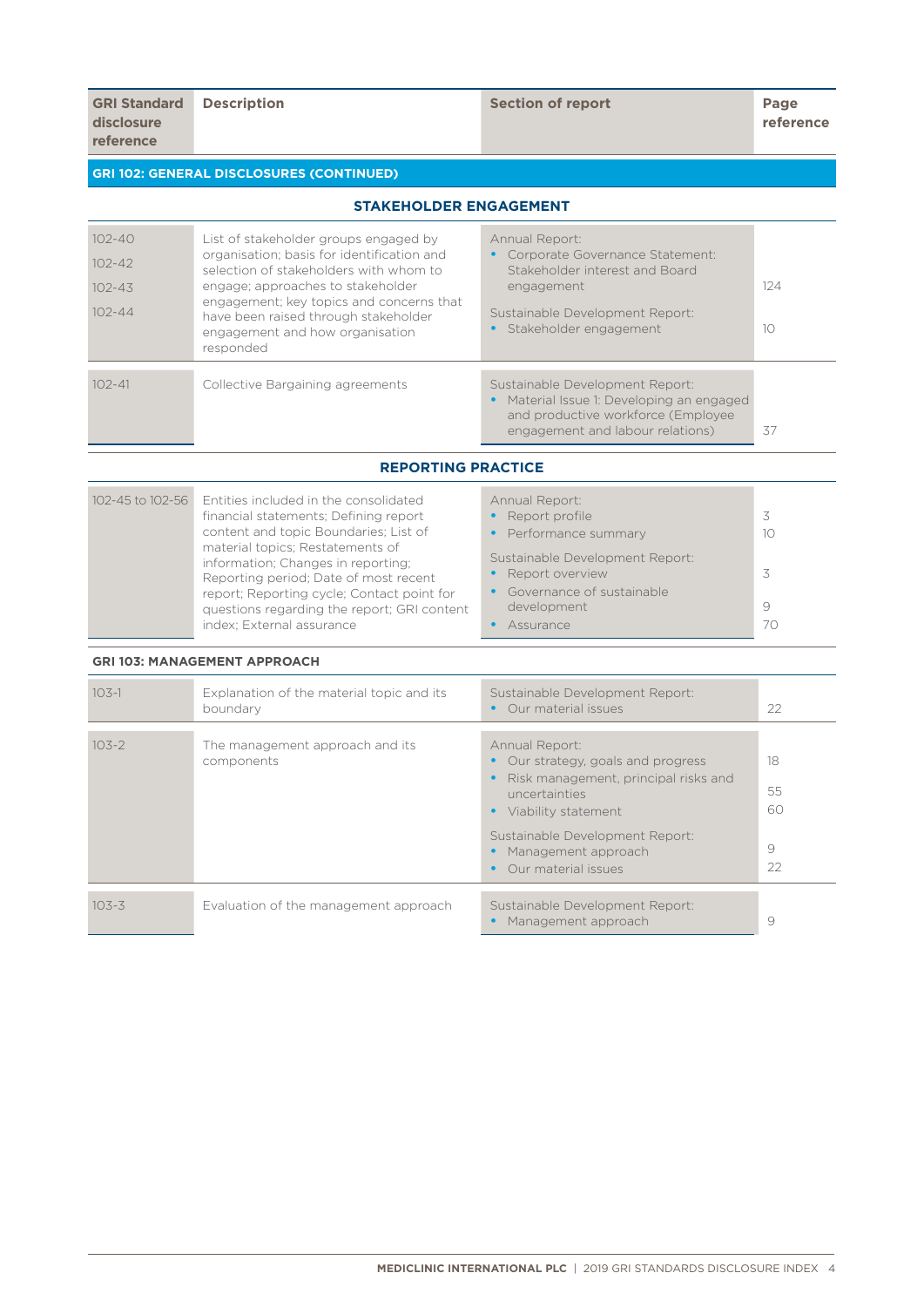## **MATERIAL SPECIFIC STANDARD DISCLOSURES**

# **MATERIAL ISSUE 1: DEVELOPING AN ENGAGED AND PRODUCTIVE WORKFORCE**

|           | <b>Aspect: Occupational health and safety</b>                                                                                                                                                                                                                                                     |                                                                                                                                                |    |
|-----------|---------------------------------------------------------------------------------------------------------------------------------------------------------------------------------------------------------------------------------------------------------------------------------------------------|------------------------------------------------------------------------------------------------------------------------------------------------|----|
| $403 - 2$ | Type of injury and rates of injury,<br>occupational diseases, lost days and<br>absenteeism, and number of work-related<br>fatalities by region and by gender                                                                                                                                      | Sustainable Development Report:<br>Material Issue 1: Developing an<br>engaged and productive workforce<br>(Employee health and safety)         | 35 |
|           | <b>Aspect: Employment</b>                                                                                                                                                                                                                                                                         |                                                                                                                                                |    |
| $401-1$   | Total number and rate of new employee<br>hires and terminations, and employee<br>turnover by age group, gender and region                                                                                                                                                                         | Sustainable Development Report:<br>Material Issue 1: Developing an<br>engaged and productive workforce<br>(Employee recruitment and retention) | 28 |
|           | <b>Aspect: Training and education</b>                                                                                                                                                                                                                                                             |                                                                                                                                                |    |
| $404-2$   | Type and scope of programmes<br>implemented and assistance provided<br>to upgrade employee skills, and transition<br>assistance programmes provided to<br>facilitate continued employability and<br>the management of career endings<br>resulting from retirement or termination<br>of employment | Sustainable Development Report:<br>Material Issue 1: Developing an<br>engaged and productive workforce<br>(Training and skills development)    | 31 |

#### **MATERIAL ISSUE 2: MINIMISING ENVIRONMENTAL IMPACT**

| <b>Aspect: Energy</b>    |                                                                                                                               |                                                                                           |    |
|--------------------------|-------------------------------------------------------------------------------------------------------------------------------|-------------------------------------------------------------------------------------------|----|
| $302 - 1$                | Energy consumption within the organisation;                                                                                   | Sustainable Development Report:                                                           |    |
| $302 - 3$                | energy intensity; reduction of energy<br>consumption                                                                          | Material Issue 2: Minimising<br>environmental impact (Energy                              |    |
| $302 - 4$                |                                                                                                                               | efficiency)                                                                               | 47 |
| <b>Aspect: Emissions</b> |                                                                                                                               |                                                                                           |    |
| $305-1$                  | Direct greenhouse gas ("GHG") emissions                                                                                       | Sustainable Development Report:                                                           |    |
| $305 - 2$                | (scope 1); indirect GHG emissions (scope 2);<br>other indirect GHG emissions (scope 3)                                        | Material Issue 2: Minimising<br>environmental impact (Reduction                           |    |
| $305 - 3$                |                                                                                                                               | of carbon emissions)                                                                      | 44 |
|                          | <b>Aspect: Compliance</b>                                                                                                     |                                                                                           |    |
|                          |                                                                                                                               |                                                                                           |    |
| $307-1$                  | Monetary value of fines and number of<br>non-monetary sanctions for non-compliance<br>with environmental laws and regulations | Sustainable Development Report:<br>• Material Issue 2: Minimising<br>environmental impact | 40 |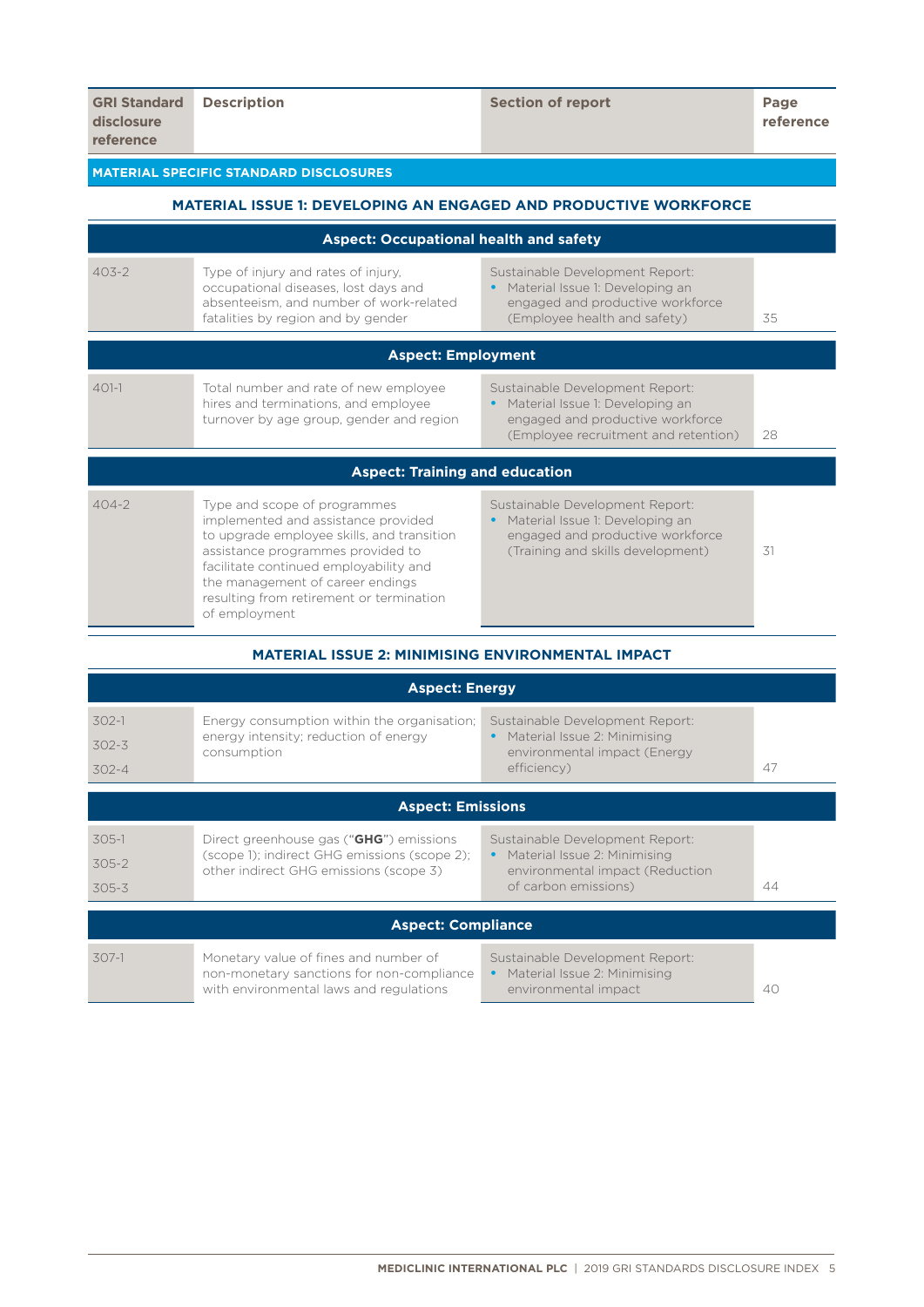# **MATERIAL SPECIFIC STANDARD DISCLOSURES (CONTINUED)**

| <b>MATERIAL ISSUE 3: BEING AN ETHICAL AND RESPONSIBLE CITIZEN</b> |                                                                                                                                                                |                                                                                                                                                              |            |
|-------------------------------------------------------------------|----------------------------------------------------------------------------------------------------------------------------------------------------------------|--------------------------------------------------------------------------------------------------------------------------------------------------------------|------------|
|                                                                   | <b>Aspect: Diversity and equal opportunity</b>                                                                                                                 |                                                                                                                                                              |            |
| $405 - 1$                                                         | Composition of governance bodies and<br>breakdown of employees per employee<br>category according to gender, age group,<br>minority group membership and other | Annual Report:<br>• Corporate Governance Statement<br>Sustainable Development Report:<br>Material Issue 1: Developing an engaged<br>$\bullet$                | 114        |
|                                                                   | indicators of diversity                                                                                                                                        | and productive workforce (Employee<br>recruitment and retention)<br>Material Issue 3: Being an ethical and<br>responsible corporate citizen (Diversity,      | 28         |
|                                                                   |                                                                                                                                                                | Broad-based black economic<br>empowerment ("B-BBEE")                                                                                                         | 65,66      |
|                                                                   | <b>Aspect: Non-discrimination</b>                                                                                                                              |                                                                                                                                                              |            |
| $406 - 1$                                                         | Incidents of discrimination and corrective<br>actions taken                                                                                                    | Sustainable Development Report:<br>Material Issue 3: Being an ethical<br>and responsible citizen (Respecting<br>human rights)                                | 63         |
|                                                                   |                                                                                                                                                                |                                                                                                                                                              |            |
|                                                                   | <b>Aspect: Local communities</b>                                                                                                                               |                                                                                                                                                              |            |
| $413 - 1$                                                         | Operations with local community<br>engagement, impact assessments, and<br>development programmes                                                               | Sustainable Development Report:<br>Stakeholder engagement: Community<br>Material Issue 3: Being an ethical and<br>$\bullet$<br>responsible corporate citizen | 20         |
|                                                                   |                                                                                                                                                                | (Corporate social investment)                                                                                                                                | 68         |
|                                                                   | <b>Aspect: Anti-corruption</b>                                                                                                                                 |                                                                                                                                                              |            |
| $205 - 3$                                                         | Confirmed incidents of corruption and<br>actions taken                                                                                                         | Annual Report:<br>Corporate Governance Statement:<br>Fraud and corruption<br>• Audit and Risk Committee Report                                               | 128<br>136 |
|                                                                   |                                                                                                                                                                | Sustainable Development report:<br>• Material Issue 3: Being an ethical and<br>responsible corporate citizen (Ethics,<br>anti-bribery and anti-corruption)   | 56         |
|                                                                   | <b>Aspect: Anti-competitive behaviour</b>                                                                                                                      |                                                                                                                                                              |            |
| $206 - 1$                                                         | Total number of legal actions for anti-<br>competitive behaviour, anti-trust and<br>monopoly practices                                                         | Annual Report:<br>Corporate Governance Statement:<br>Competition legislation                                                                                 | 128        |
|                                                                   | <b>Aspect: Socio-economic compliance</b>                                                                                                                       |                                                                                                                                                              |            |
| $419-1$                                                           | Significant fines and non-monetary sanctions<br>for non-compliance with laws and/or<br>regulations in the social and economic area                             | Annual Report:<br>Corporate Governance Statement:<br>$\bullet$<br>Ethics and compliance                                                                      | 127        |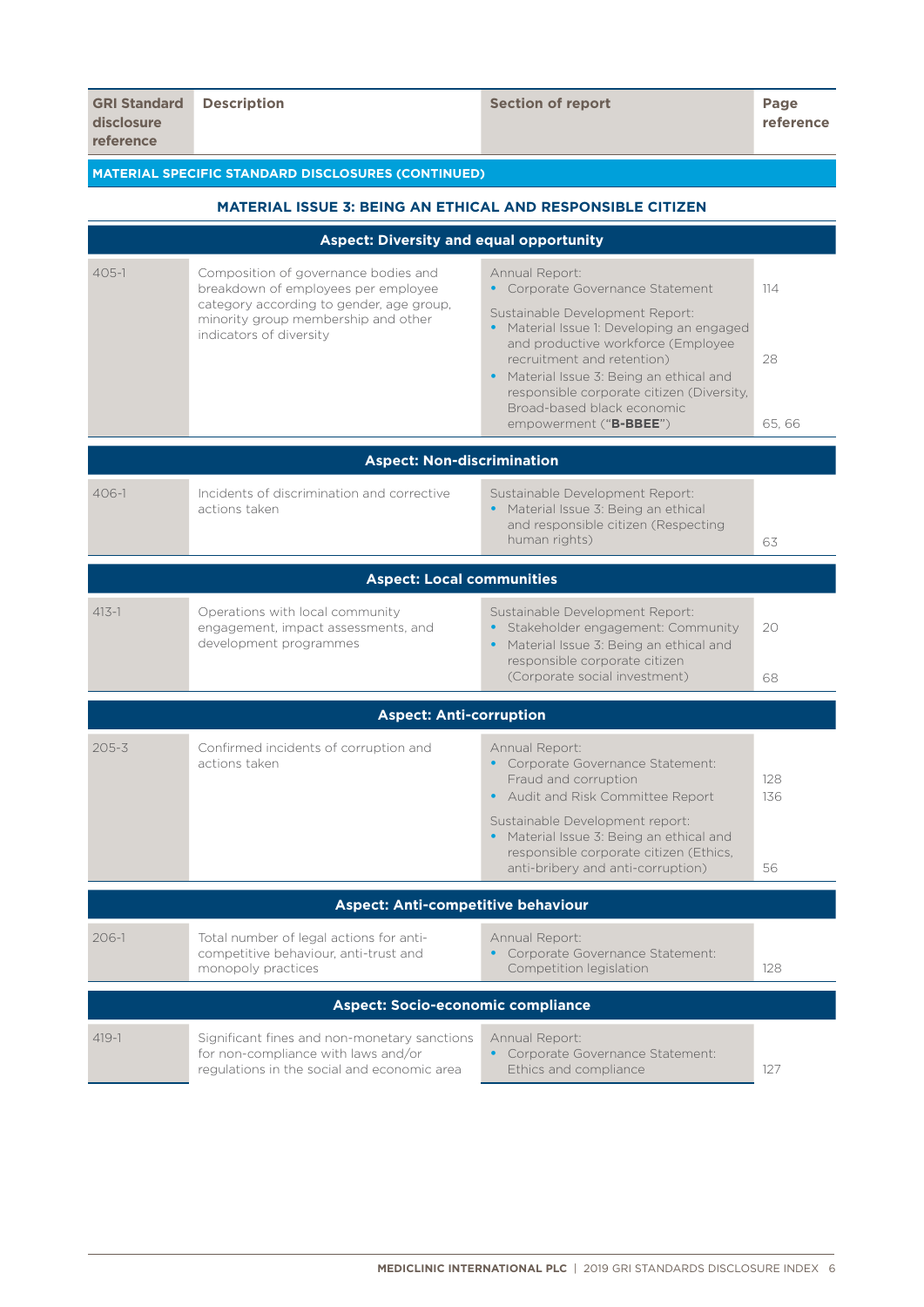## **OTHER SPECIFIC STANDARD DISCLOSURES**

## **CATEGORY: ECONOMIC**

| <b>Aspect: Economic performance</b> |                                                                                                                          |                                                                                                                                                                                                                                                             |          |
|-------------------------------------|--------------------------------------------------------------------------------------------------------------------------|-------------------------------------------------------------------------------------------------------------------------------------------------------------------------------------------------------------------------------------------------------------|----------|
| $201-1$                             | Direct economic value generated and<br>distributed                                                                       | Annual Report:<br>• Value added statement                                                                                                                                                                                                                   | 40       |
| $201 - 2$                           | Financial implications and other risks and<br>opportunities for the organisation's activities<br>due to climate change   | Sustainable Development Report:<br>• Material Issue 2: Minimising<br>environmental impact (Why this is<br>important to the business)                                                                                                                        | 41       |
| $201 - 3$                           | Coverage of the organisation's defined benefit<br>plan obligations and other retirement plans                            | Sustainable Development Report:<br>• Material Issue 1: Developing an engaged<br>and productive workforce (Employee<br>remuneration, recognition and benefits)                                                                                               | -34      |
| $201 - 4$                           | Financial assistance received from<br>government                                                                         | Sustainable Development Report:<br>· Stakeholder engagement:<br>Government and authorities                                                                                                                                                                  | 17       |
|                                     | <b>Aspect: Market presence</b>                                                                                           |                                                                                                                                                                                                                                                             |          |
| $202 - 1$                           | Ratios of standard entry-level wage by<br>gender compared to local minimum wage<br>at locations of significant operation | Sustainable Development Report:<br>• Material Issue 1: Developing<br>an engaged and productive workforce<br>(Employee remuneration, recognition<br>and benefits)                                                                                            | 34       |
| $202 - 2$                           | Proportion of senior management hired from<br>the local community at locations of<br>significant operation               | Sustainable Development Report:<br>Material Issue 1: Developing an engaged<br>and productive workforce (Employee<br>remuneration, recognition and benefits)                                                                                                 | 34       |
|                                     | <b>Aspect: Indirect Economic Impacts</b>                                                                                 |                                                                                                                                                                                                                                                             |          |
| $203 - 1$                           | Infrastructure investments and services<br>supported                                                                     | Annual Report:<br>Divisional reviews                                                                                                                                                                                                                        | 62       |
|                                     |                                                                                                                          | Sustainable Development Report:<br>Stakeholder engagement: Community<br>Material Issue 3: Being an ethical and<br>responsible corporate citizen (Maintain<br>high-quality healthcare infrastructure)                                                        | 20<br>60 |
| $203 - 2$                           | Significant indirect economic impacts,<br>including the extent of impacts                                                | Sustainable Development Report:<br>• Material Issue 3: Being an ethical<br>and responsible corporate citizen<br>(Corporate social investment)<br>• Material Issue 1: Developing<br>an engaged and productive workforce<br>(Training and skills development) | 68<br>31 |
|                                     | <b>Procurement practices</b>                                                                                             |                                                                                                                                                                                                                                                             |          |
| $204-1$                             | Proportion of spending on local suppliers at<br>significant locations of operation                                       | Sustainable Development Report:<br>Material Issue 3: Being an ethical and<br>responsible corporate citizen (Supply<br>chain management)                                                                                                                     | 58       |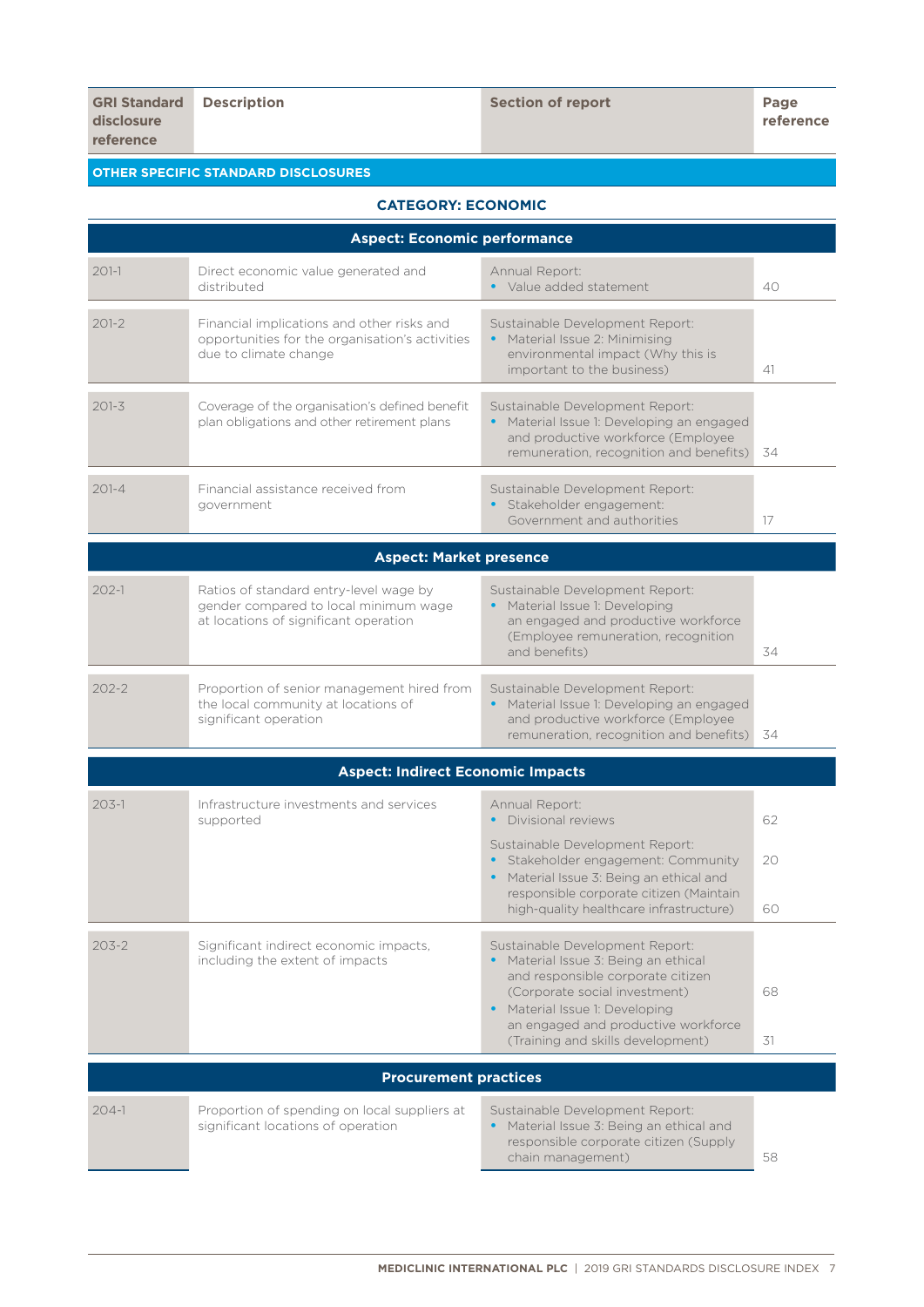| <b>GRI Standard</b><br>disclosure<br>reference   | <b>Description</b>                                                                                                                                                                                             | <b>Section of report</b>                                                 | Page<br>reference |  |
|--------------------------------------------------|----------------------------------------------------------------------------------------------------------------------------------------------------------------------------------------------------------------|--------------------------------------------------------------------------|-------------------|--|
|                                                  | <b>OTHER SPECIFIC STANDARD DISCLOSURES (CONTINUED)</b>                                                                                                                                                         |                                                                          |                   |  |
|                                                  | <b>CATEGORY: ENVIRONMENTAL</b>                                                                                                                                                                                 |                                                                          |                   |  |
|                                                  | <b>Aspect: Materials</b>                                                                                                                                                                                       |                                                                          |                   |  |
| $301-1$                                          | Materials used by weight or volume;                                                                                                                                                                            | Not reported                                                             |                   |  |
| $301 - 2$                                        | Recycled input materials used                                                                                                                                                                                  |                                                                          |                   |  |
|                                                  | <b>Aspect: Energy</b>                                                                                                                                                                                          |                                                                          |                   |  |
| 302-2                                            | Energy consumption outside the                                                                                                                                                                                 | Sustainable Development Report:                                          |                   |  |
| 302-5                                            | Organisation; Reductions in energy<br>requirements of products and services                                                                                                                                    | Material Issue 2: Minimising environmental<br>impact (Energy efficiency) | 47                |  |
|                                                  | <b>Aspect: Water</b>                                                                                                                                                                                           |                                                                          |                   |  |
| $303-1$                                          | Total water withdrawal by source; Water                                                                                                                                                                        | Sustainable Development Report:                                          |                   |  |
| $303 - 2$                                        | sources significantly affected by withdrawal<br>of water; Percentage and total volume of                                                                                                                       | • Material Issue 2: Minimising<br>environmental impact (Responsible      |                   |  |
| $303 - 3$                                        | water recycled and reused                                                                                                                                                                                      | water use)                                                               | 49                |  |
|                                                  | <b>Aspect: Biodiversity</b>                                                                                                                                                                                    |                                                                          |                   |  |
| $304-1$                                          | Operational sites owned, leased, managed in,                                                                                                                                                                   | Sustainable Development Report:                                          |                   |  |
| $304 - 2$                                        | or adjacent to, protected areas and areas of<br>high biodiversity value outside protected                                                                                                                      | • Material Issue 2: Minimising<br>environmental impact: Effective        |                   |  |
| $304 - 3$                                        | areas; Significant impacts of activities,                                                                                                                                                                      | environmental management system                                          |                   |  |
| $304 - 4$                                        | products and services on biodiversity;<br>Habitats protected or restored; Number of<br><b>IUCN Red List species and national</b><br>conservation list species with habitats in<br>areas affected by operations |                                                                          | 43                |  |
|                                                  | <b>Aspect: Emissions</b>                                                                                                                                                                                       |                                                                          |                   |  |
| 305-4                                            | GHG emissions intensity; Reduction                                                                                                                                                                             | Sustainable Development Report:                                          |                   |  |
| 305-5                                            | of GHG emissions; Emissions of ozone-<br>depleting substances (ODS); NO <sub>v</sub> , SO <sub>v</sub>                                                                                                         | Material Issue 2: Minimising<br>environmental impact (Reduction          |                   |  |
| $305 - 6$                                        | and other significant air emissions                                                                                                                                                                            | of carbon emissions)                                                     | 44                |  |
| 305-7                                            |                                                                                                                                                                                                                |                                                                          |                   |  |
|                                                  | <b>Aspect: Effluents and waste</b>                                                                                                                                                                             |                                                                          |                   |  |
| 306-1                                            | Total water discharge by quality and<br>destination; Waste by type and disposal                                                                                                                                | Sustainable Development Report:<br>Material Issue 2: Minimising          |                   |  |
| 306-2                                            | method; Significant spills; Transport of                                                                                                                                                                       | environmental impact (Safe waste                                         |                   |  |
| $306 - 3$                                        | hazardous waste; Water bodies affected<br>by water discharges and/or runoff                                                                                                                                    | and hazardous waste management)                                          | 51                |  |
| 306-4<br>306-5                                   |                                                                                                                                                                                                                |                                                                          |                   |  |
|                                                  | <b>Aspect: Materials</b>                                                                                                                                                                                       |                                                                          |                   |  |
|                                                  |                                                                                                                                                                                                                |                                                                          |                   |  |
| 301-3                                            | Percentage of products sold and their<br>packaging materials reclaimed                                                                                                                                         | Not applicable                                                           |                   |  |
| <b>Aspect: Supplier environmental assessment</b> |                                                                                                                                                                                                                |                                                                          |                   |  |
| 308-1                                            | New suppliers that were screened using                                                                                                                                                                         | Not reported                                                             |                   |  |
| 308-2                                            | environmental criteria; Negative environmental                                                                                                                                                                 |                                                                          |                   |  |

impacts in the supply chain and actions taken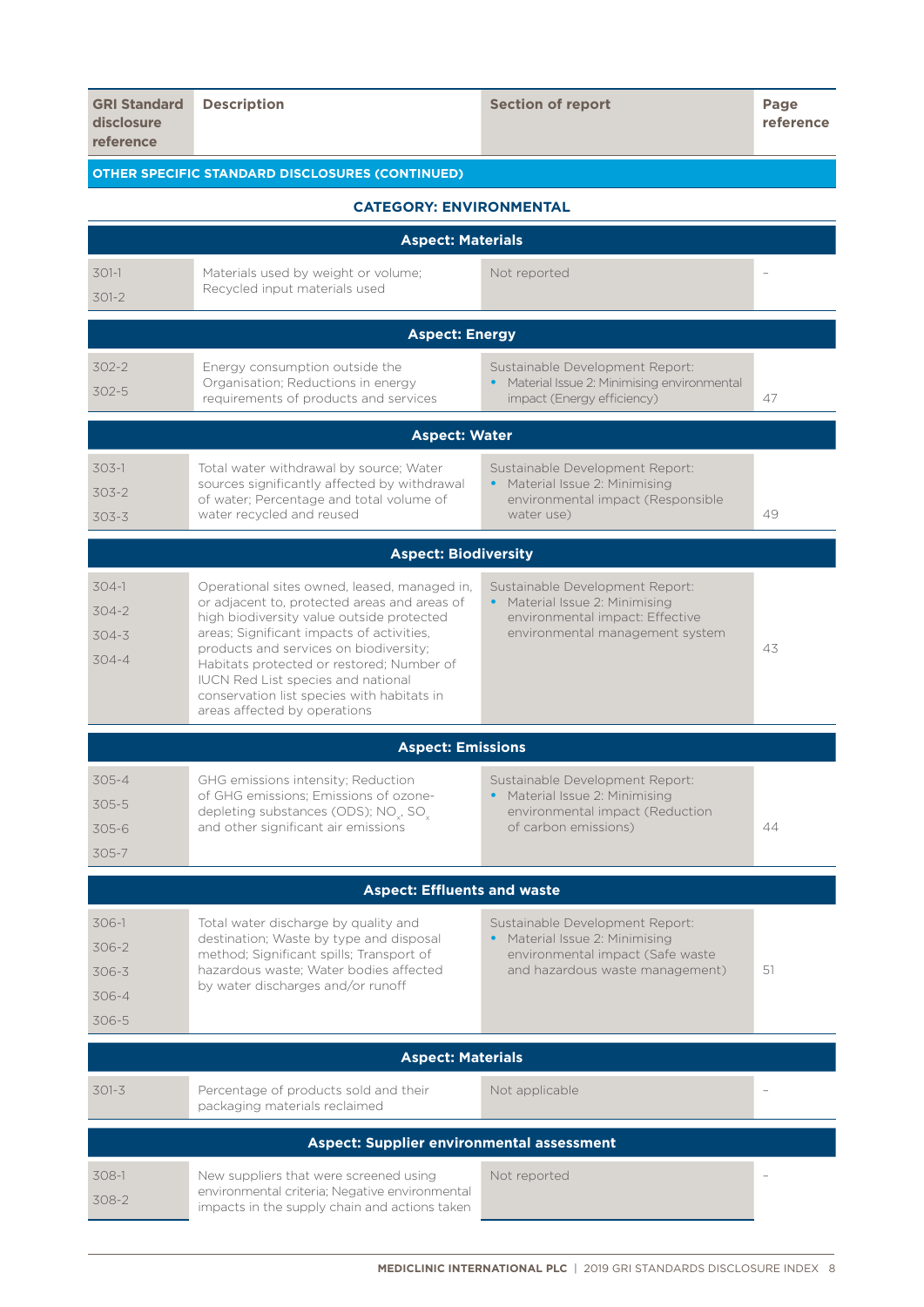## **OTHER SPECIFIC STANDARD DISCLOSURES (CONTINUED)**

## **CATEGORY: SOCIAL (LABOUR PRACTICES AND DECENT WORK)**

| <b>Aspect: Employment</b>                                |                                                                                                                                                                                                                                                               |                                                                                                                                                         |    |  |
|----------------------------------------------------------|---------------------------------------------------------------------------------------------------------------------------------------------------------------------------------------------------------------------------------------------------------------|---------------------------------------------------------------------------------------------------------------------------------------------------------|----|--|
| $401 - 2$                                                | Benefits provided to full-time employees,<br>that are not provided to temporary or<br>part-time employees, by major operations                                                                                                                                | Sustainable Development Report:<br>• Material Issue 1: Developing<br>an engaged and productive workforce<br>(Remuneration, recognition and<br>benefits) | 34 |  |
| $401 - 3$                                                | Return to work retention rates after parental<br>leave                                                                                                                                                                                                        | Sustainable Development Report:<br>• Material Issue 1: Developing an engaged<br>and productive workforce (Employee<br>recruitment and retention)        | 28 |  |
|                                                          | <b>Aspect: Labour/management relations</b>                                                                                                                                                                                                                    |                                                                                                                                                         |    |  |
| $402 - 1$                                                | Minimum notice period(s) regarding<br>operational changes                                                                                                                                                                                                     | Sustainable Development Report:<br>• Material Issue 1: Developing an engaged<br>and productive workforce (Employee<br>engagement and labour relations)  | 37 |  |
|                                                          | <b>Aspect: Occupational health and safety</b>                                                                                                                                                                                                                 |                                                                                                                                                         |    |  |
| $403 - 1$<br>$403 - 3$<br>$403 - 4$                      | Workers presentation in formal joint<br>management-worker health and safety<br>committees; Workers with high incidence or<br>high risk of diseases related to their<br>occupation; Health and safety topics covered<br>in formal agreements with trade unions | Sustainable Development Report:<br>• Material Issue 1: Developing an engaged<br>and productive workforce (Employee<br>engagement and labour relations)  | 37 |  |
|                                                          | <b>Aspect: Training and education</b>                                                                                                                                                                                                                         |                                                                                                                                                         |    |  |
| $404 - 1$<br>$404 - 3$                                   | Average hours of training per year per<br>employee and percentage of employees<br>receiving regular performance and career<br>development reviews                                                                                                             | Sustainable Development Report:<br>• Material Issue 1: Developing an engaged<br>and productive workforce (Training and<br>skills development)           | 31 |  |
|                                                          | <b>Aspect: Diversity and Equal Opportunity</b>                                                                                                                                                                                                                |                                                                                                                                                         |    |  |
| $405 - 2$                                                | Ratio of basic salary and remuneration of<br>men to women by employee category                                                                                                                                                                                | Not reported                                                                                                                                            |    |  |
| Aspect: Freedom of association and collective bargaining |                                                                                                                                                                                                                                                               |                                                                                                                                                         |    |  |
| $407-1$                                                  | Operations and suppliers in which the right<br>to exercise freedom of association and<br>collective bargaining may be at risk                                                                                                                                 | Sustainable Development Report:<br>• Material Issue 1: Developing an engaged<br>and productive workforce (Employee<br>engagement and labour relations)  | 37 |  |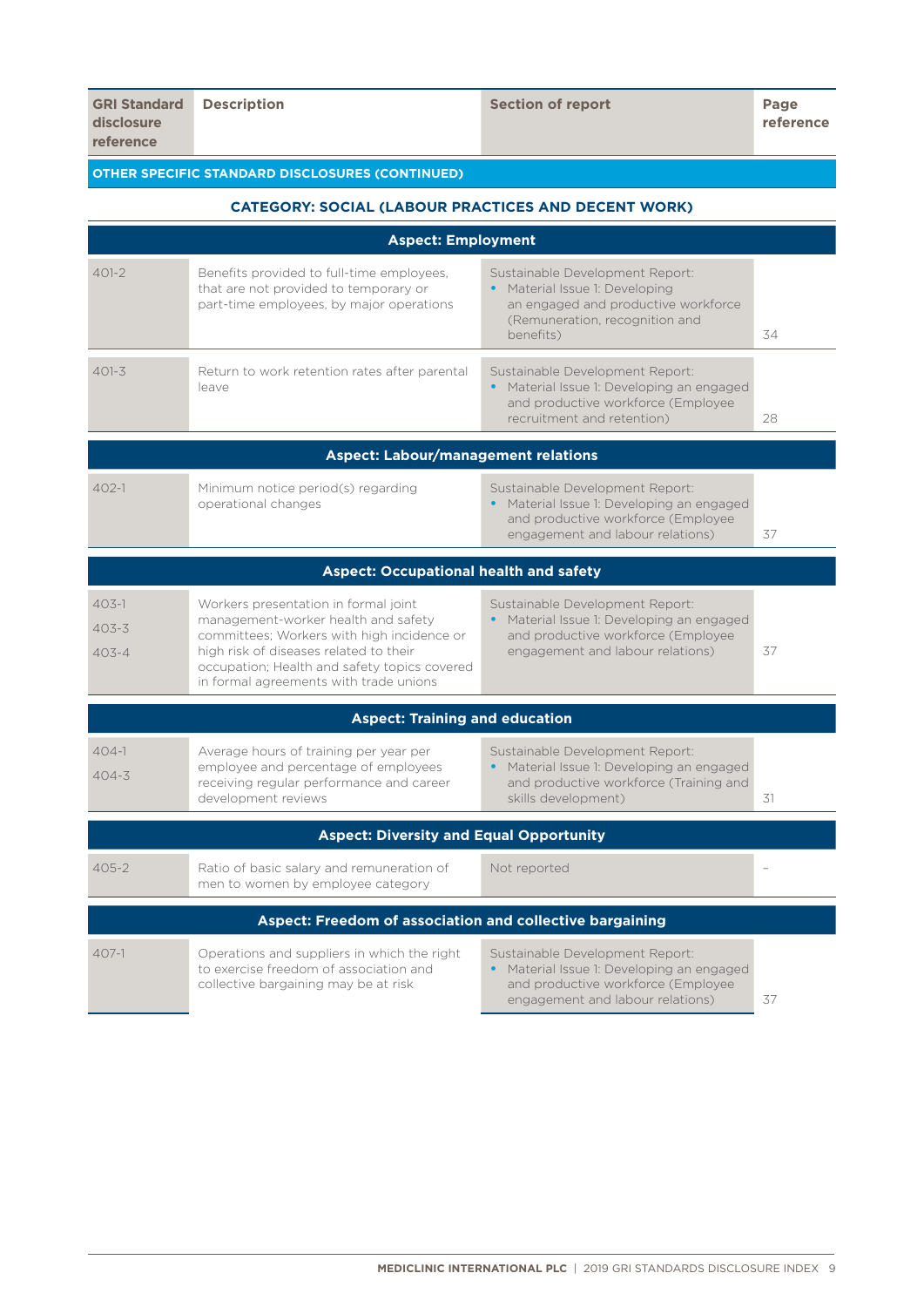## **OTHER SPECIFIC STANDARD DISCLOSURES (CONTINUED)**

## **CATEGORY: SOCIAL (HUMAN RIGHTS)**

| <b>Aspect: Investment</b>         |                                                                                                                                                                                        |                                                                                                                                                                                                                                                                                                                                                |                 |
|-----------------------------------|----------------------------------------------------------------------------------------------------------------------------------------------------------------------------------------|------------------------------------------------------------------------------------------------------------------------------------------------------------------------------------------------------------------------------------------------------------------------------------------------------------------------------------------------|-----------------|
| $412 - 3$                         | Total number and percentage of significant<br>investment agreements and contracts that<br>include human rights clauses or that have<br>undergone human rights screening                | Not reported                                                                                                                                                                                                                                                                                                                                   |                 |
| $412 - 2$                         | Total hours of employee training on policies and<br>procedures concerning aspects of human rights<br>that are relevant to operations, including the<br>percentage of employees trained | Not reported                                                                                                                                                                                                                                                                                                                                   |                 |
|                                   | Aspect: Child labour and forced/compulsory labour                                                                                                                                      |                                                                                                                                                                                                                                                                                                                                                |                 |
| $408-1$<br>$409-1$                | Operations and suppliers at significant risk<br>for incidents of child labour; Operations and<br>suppliers at significant risk for incidents of<br>forced or compulsory labour         | Sustainable Development Report:<br>Material Issue 3: Being an ethical and<br>$\bullet$<br>responsible corporate citizen<br>(Respecting human rights)<br>• Modern Slavery and Human Trafficking<br>Statement                                                                                                                                    | 63              |
| <b>Aspect: Security practices</b> |                                                                                                                                                                                        |                                                                                                                                                                                                                                                                                                                                                |                 |
| $410 - 1$                         | Security personnel trained in human rights<br>policies or procedures                                                                                                                   | Not applicable                                                                                                                                                                                                                                                                                                                                 |                 |
|                                   | <b>Aspect: Rights of indigenous people</b>                                                                                                                                             |                                                                                                                                                                                                                                                                                                                                                |                 |
| $411 - 1$                         | Incidents of violations involving rights of<br>indigenous people                                                                                                                       | Sustainable Development Report:<br>Material Issue 3: Being an ethical and<br>responsible corporate citizen<br>(Respecting human rights)                                                                                                                                                                                                        | 63              |
|                                   | <b>Aspect: Human rights assessment</b>                                                                                                                                                 |                                                                                                                                                                                                                                                                                                                                                |                 |
| $412 - 1$<br>$412 - 2$            | Operations that have been subject to human<br>rights reviews or impact assessments;<br>Employee training on human rights policies<br>or procedures                                     | Sustainable Development Report:<br>• Material Issue 3: Being an ethical and<br>responsible corporate citizen<br>(Respecting human rights)                                                                                                                                                                                                      | 63              |
| <b>Aspect: Customer privacy</b>   |                                                                                                                                                                                        |                                                                                                                                                                                                                                                                                                                                                |                 |
| $418 - 1$                         | Substantiated complaints concerning<br>breaches of customer privacy and losses of<br>customer data                                                                                     | Annual Report:<br>• Corporate Governance Statement: ICT<br>governance<br>Sustainable Development Report:<br>Material Issue 3: Being an ethical and<br>responsible corporate citizen<br>(Information security and cyber security)<br>• Material Issue 3: Being an ethical and<br>responsible corporate citizen (Privacy<br>and data protection) | 128<br>61<br>61 |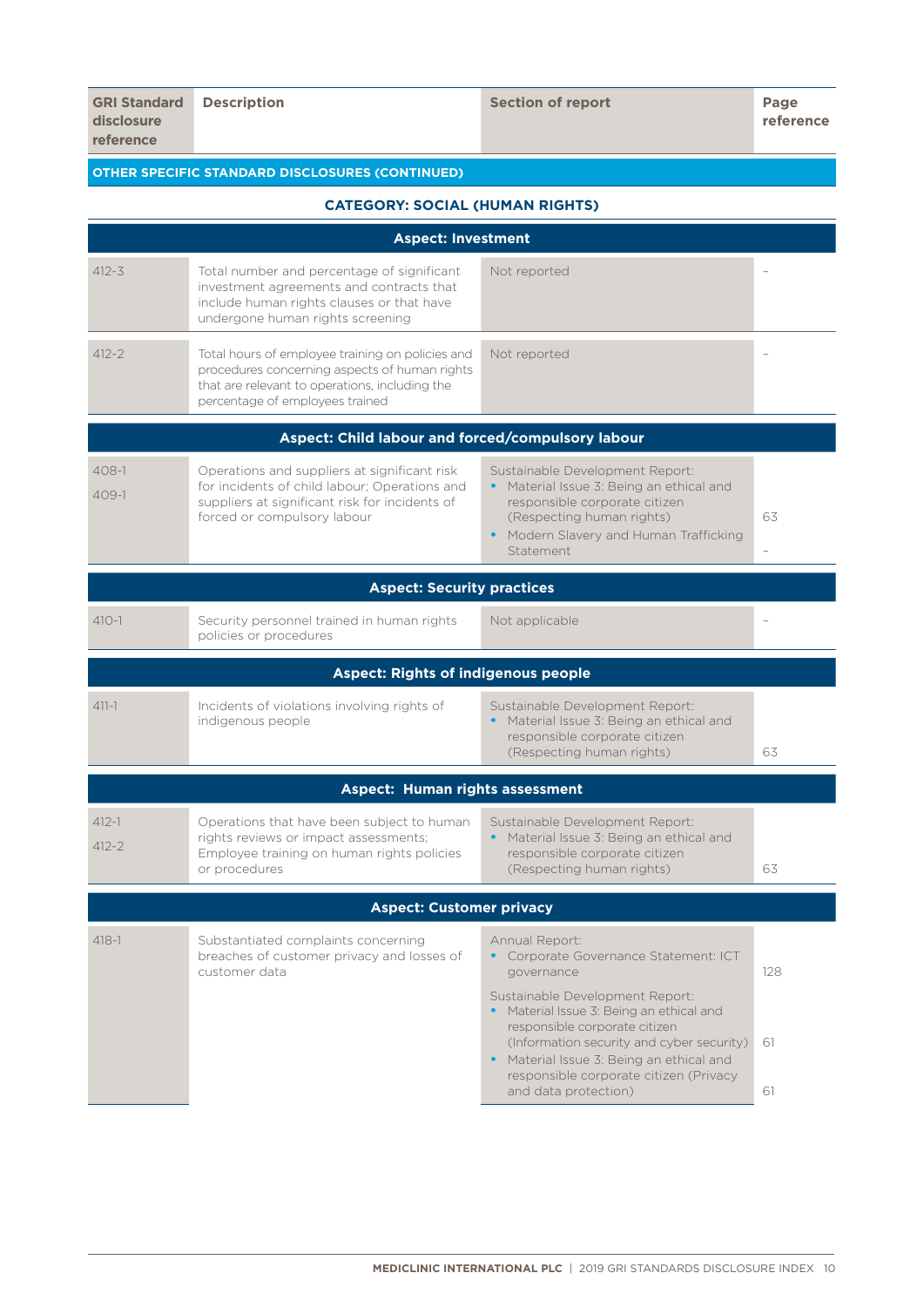| <b>GRI Standard</b><br>disclosure<br>reference   | <b>Description</b>                                                                                                                 | <b>Section of report</b>                                                                                                                | Page<br>reference |
|--------------------------------------------------|------------------------------------------------------------------------------------------------------------------------------------|-----------------------------------------------------------------------------------------------------------------------------------------|-------------------|
|                                                  | <b>OTHER SPECIFIC STANDARD DISCLOSURES (CONTINUED)</b>                                                                             |                                                                                                                                         |                   |
|                                                  | <b>CATEGORY: SOCIAL (SOCIETY)</b>                                                                                                  |                                                                                                                                         |                   |
|                                                  | <b>Aspect: Local communities</b>                                                                                                   |                                                                                                                                         |                   |
| $413 - 2$                                        | Operations with significant potential or actual<br>negative impact on local communities                                            | Not applicable                                                                                                                          |                   |
|                                                  | <b>Aspect: Anti-corruption</b>                                                                                                     |                                                                                                                                         |                   |
| $205 - 1$<br>$205 - 2$                           | Operations assessed for risks related to<br>corruption; Communication and training<br>about anti-corruption policies               | Annual Report:<br>• Corporate Governance Statement:<br>Fraud and corruption                                                             | 128               |
|                                                  | <b>Aspect: Public policy</b>                                                                                                       |                                                                                                                                         |                   |
| $415 - 1$                                        | Political contributions                                                                                                            | Annual Report:<br>• Corporate Governance Statement:<br>Political payments                                                               | 131               |
|                                                  |                                                                                                                                    | Sustainable Development Report:<br>Stakeholder engagement: Healthcare<br>funders                                                        | 16                |
|                                                  | <b>Aspect: Supplier social assessment</b>                                                                                          |                                                                                                                                         |                   |
| $414 - 1$                                        | Percentage of new suppliers screened using<br>social criteria                                                                      | Website:<br>Modern Slavery and Human Trafficking<br>Statement                                                                           |                   |
| $414 - 2$                                        | Negative social impacts in the supply chain<br>and actions taken                                                                   | Website:<br>• Modern Slavery and Human Trafficking<br>Statement                                                                         |                   |
|                                                  | <b>Aspect: Socio-economic compliance</b>                                                                                           |                                                                                                                                         |                   |
| $419 - 1$                                        | Significant fines and non-monetary sanctions<br>for non-compliance with laws and/or<br>regulations in the social and economic area | Annual Report:<br>• Corporate Governance Statement:<br>Ethics and compliance<br>Sustainable Development Report<br>• Our material issues | 127<br>22         |
| <b>CATEGORY: SOCIAL (PRODUCT RESPONSIBILITY)</b> |                                                                                                                                    |                                                                                                                                         |                   |

| <b>Aspect: Customer health and safety</b> |                                                                                                                                                                                                                                  |                                                                                             |     |
|-------------------------------------------|----------------------------------------------------------------------------------------------------------------------------------------------------------------------------------------------------------------------------------|---------------------------------------------------------------------------------------------|-----|
| $416 - 1$                                 | Assessment of the health and safety impacts<br>of product and service categories                                                                                                                                                 | Annual Report:<br>Clinical services overview<br>Website:<br><b>Clinical Services Report</b> | 41  |
| $416 - 2$                                 | Incidents of non-compliance concerning<br>health and safety impacts of products and<br>services                                                                                                                                  | Annual Report:<br>Corporate Governance Statement:<br>Ethics and compliance                  | 127 |
| <b>Aspect: Marketing and labelling</b>    |                                                                                                                                                                                                                                  |                                                                                             |     |
| $417 - 1$<br>$417 - 2$<br>$417 - 3$       | Requirements for product and service<br>information and labelling; Incidents of<br>non-compliance concerning product service<br>information and labelling; Incidents of<br>non-compliance concerning marketing<br>communications | Not applicable                                                                              |     |

<u> Hermann Hermann (</u>